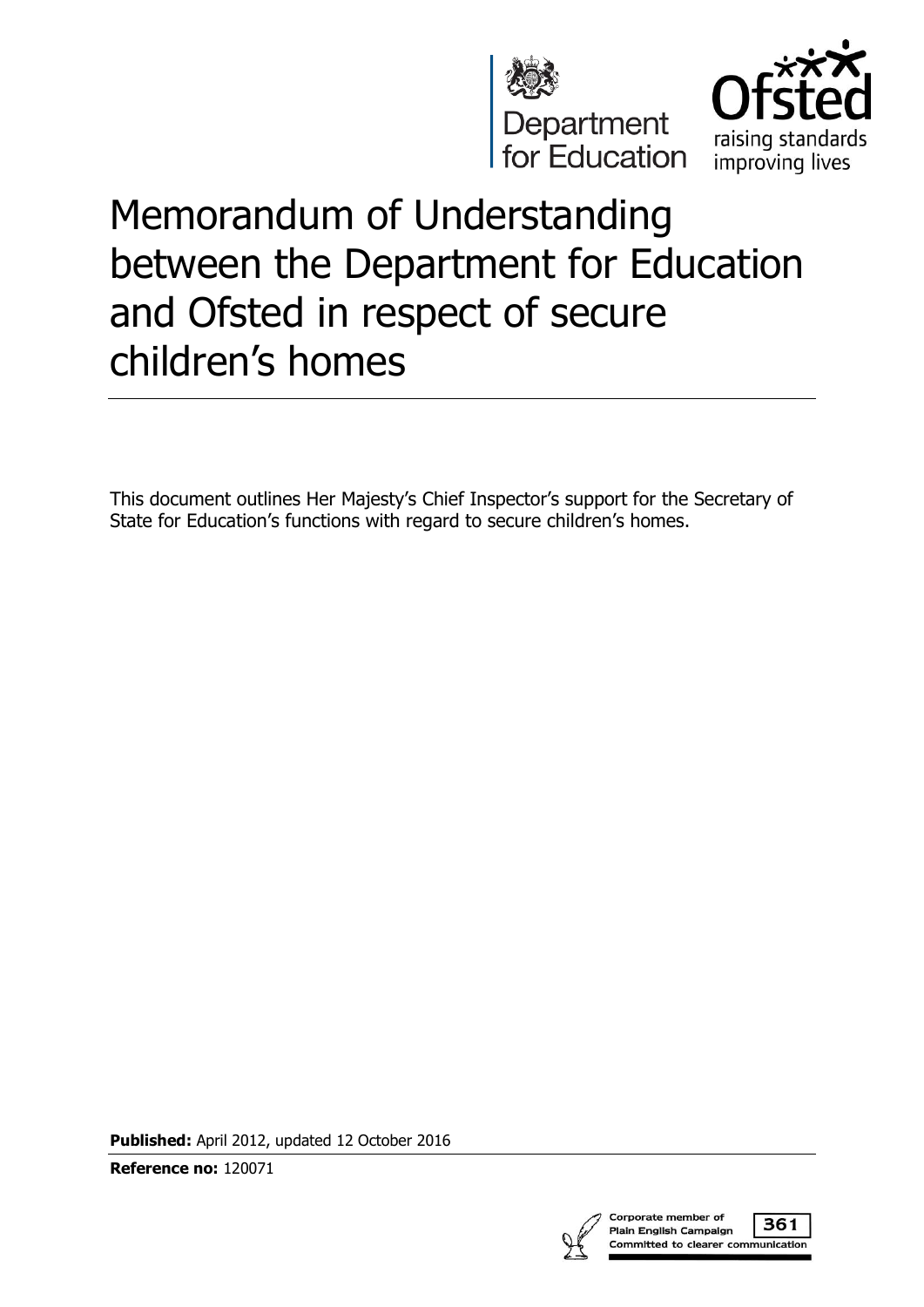

# **Introduction**

- 1. This memorandum of understanding outlines the ways in which the Department for Education (DfE) and the Office for Standards in Education, Children's Services and Skills (Ofsted) will cooperate to facilitate the discharge of the Secretary of State for Education's functions and DfE's wider responsibilities with regard to secure children's homes, so that they offer safe, good quality care to children. It is not intended to replace or alter any processes or obligations prescribed by legislation.
- 2. The DfE is responsible for government policy and for the Secretary of State's statutory functions with regards to secure children's homes. Brief details on these are set out in the Annex attached to this document. The DfE is supported in effective discharge of these functions by reliable information from suitably qualified and experienced professionals with an operational understanding of:
	- The Children's Homes (England) Regulations 2015
	- Guide to the Children's Homes (England) Regulations, including the quality standards concerning children's homes and how these apply to secure children's homes
	- $\blacksquare$  the legal framework governing placement in secure children's homes on welfare and youth justice grounds
	- court and local authority processes
	- Ofsted's registration and inspection processes
	- child development and the needs of young people, especially those with complex and challenging needs, who are likely to be detained in secure accommodation on welfare or criminal justice grounds
	- children's rights.

In this respect, Ofsted assists the DfE by providing professional advice, expertise and information.

## **Her Majesty's Chief Inspector's legal obligations**

- 3. Her Majesty's Chief Inspector has a general duty to keep the Secretary of State informed about:
	- $\blacksquare$  the quality of activities within the Chief Inspector's remit, including (where appropriate) the standards achieved by those for whose benefit the activities are carried on
	- $\blacksquare$  improvements in the quality of such activities and in any such standards
	- $\blacksquare$  the extent to which such activities are user focused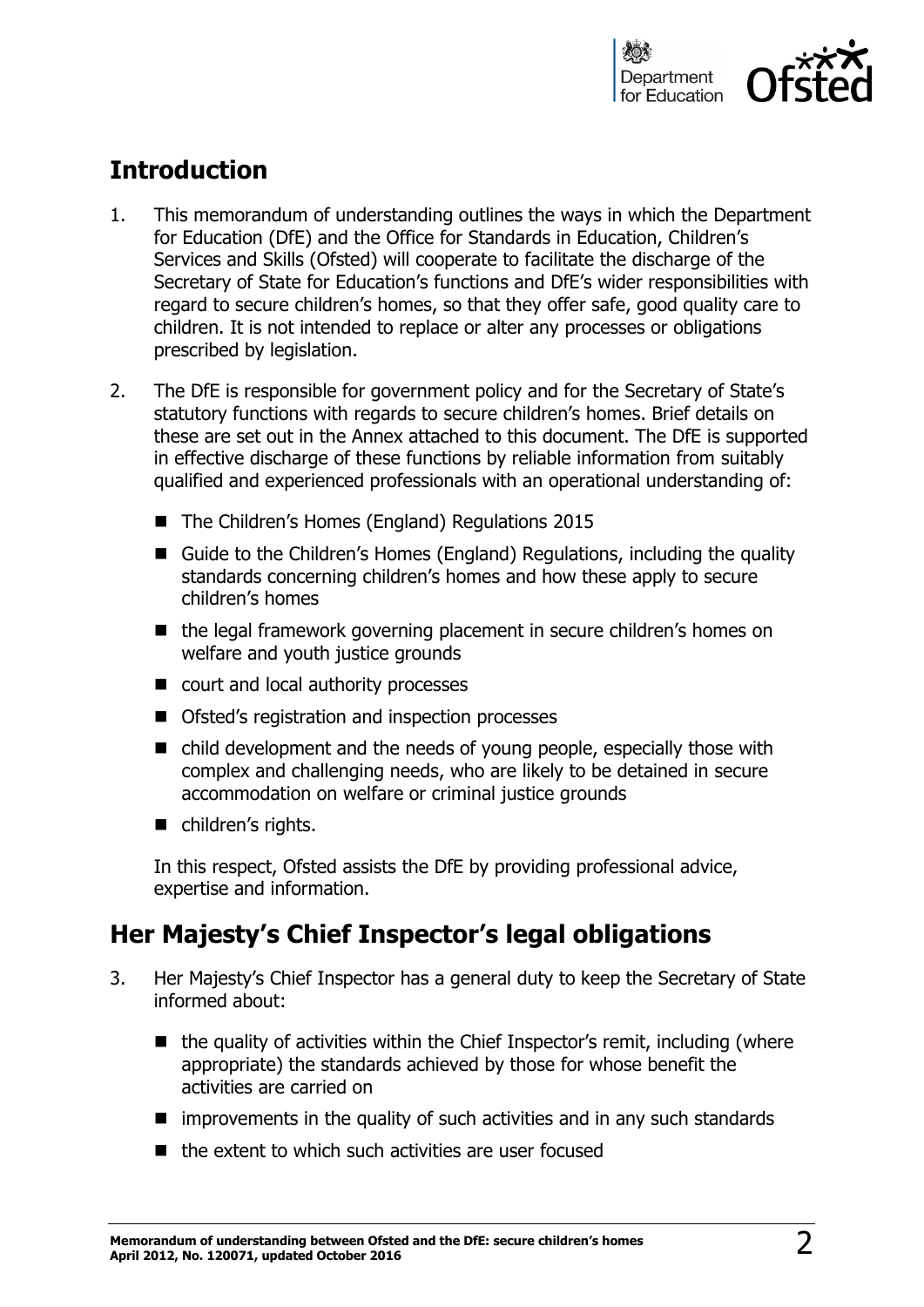

- $\blacksquare$  the efficient and effective use of resources in carrying out those activities and services.<sup>1</sup>
- 4. The Chief Inspector must also provide information or advice to the Secretary of State when requested to do so on matters relating to activities within their remit.<sup>2</sup>
- 5. There are three areas that the Secretary of State commonly requests information or advice on. These are:
	- approval of accommodation as a secure children's home
	- $\blacksquare$  the placement of under 13s in secure children's homes
	- notifiable events.

## **Approval**

j

- 6. The approval process will be incorporated into Ofsted's bi-annual inspections of secure children's homes.
- 7. Ofsted registers providers and managers of children's homes under the Care Standards Act 2000. Children's homes must be approved by the Secretary of State before they can be used to provide secure accommodation.<sup>3</sup> Approval can only be given if the Secretary of State has the necessary information. This includes evidence that the proposed accommodation:
	- meets all the required standards
	- $\blacksquare$  is fit for the purpose of detaining very vulnerable children
	- and can respond to these children's full range of welfare needs, while maintaining the necessary security.
- 8. Ofsted will produce an inspection report following every full and interim inspection of a secure children's home. The inspection report will outline how well the secure children's home meets the needs of the children living there. If the home fails to meet any of the statutory requirements, Ofsted will issue a compliance notice or statutory requirement for the provider to meet the relevant standard or obligation in the Children's Home (England) Regulations

<sup>&</sup>lt;sup>1</sup> Under section 118(1) of the Education and Inspections Act 2006; [www.legislation.gov.uk/ukpga/2006/40/contents.](http://www.legislation.gov.uk/ukpga/2006/40/contents)

<sup>2</sup> Under section 118(3) of the Education and Inspections Act 2006;

[www.legislation.gov.uk/ukpga/2006/40/section/118](http://www.legislation.gov.uk/ukpga/2006/40/section/118)

<sup>&</sup>lt;sup>3</sup> Under regulation 3 of The Children (Secure Accommodation) Regulations 1991; [www.legislation.gov.uk/uksi/1991/1505/contents/made.](http://www.legislation.gov.uk/uksi/1991/1505/contents/made)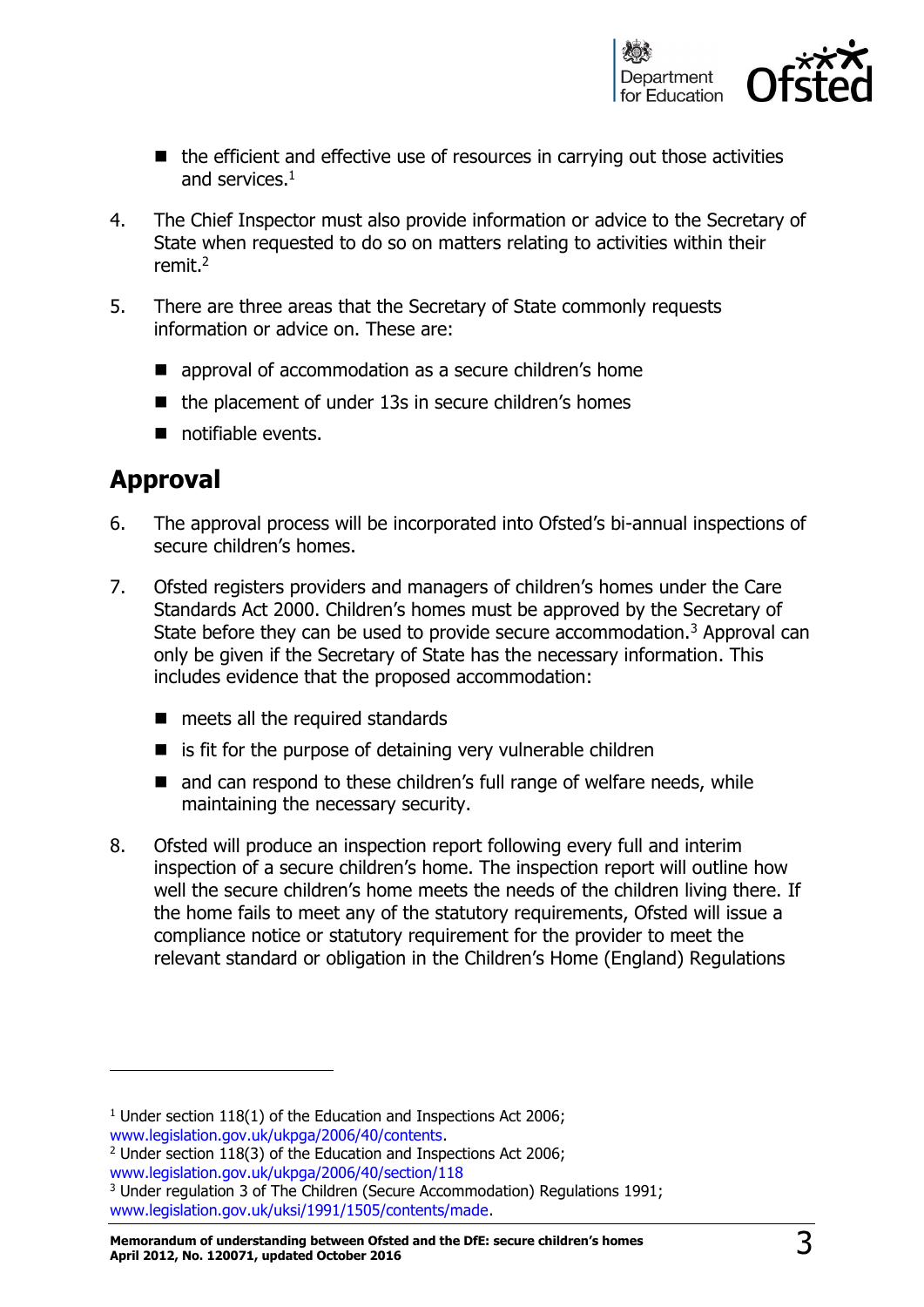

2015, and identify any areas for improvement that link directly to either the regulations or the Guide to Children's Homes (England) Regulations 2015. 4

- 9. The methodology for inspecting in England is incorporated within Ofsted's framework for the inspection of children's homes. 5 It makes clear that secure children's homes are primarily homes for children, regardless of their secure nature.
- 10. Before any new secure children's home is approved, Ofsted will follow its registration process under the Care Standards Act. Given the complexity of the building arrangements and the investment of public money, Ofsted may carry out additional visits to ensure that the proposed layout and design of the building is suitable for its purpose as a children's home approved by the Secretary of State to function as a secure children's home. The DfE will consider approval, taking into account Ofsted's decision to register the home.
- 11. The Secretary of State will consider the outcome of the inspection, and the approval period will reflect whether the secure children's home has improvements to make or conditions to meet. For homes with an existing approval from the Secretary of State, the DfE will review this at least every three years, based on Ofsted's inspection evidence and other information (such as that provided by the DfE's architectural advisers). Where requested by the DfE, Ofsted will contribute to the Secretary of State's evaluation and provide appropriate advice.
- 12. The DfE will maintain records of each approval given to secure children's homes, indicating when it should be reviewed, along with any conditions that must be met and the timescales in which they should be met.

### **Requests to detain children under 13 in secure children's homes**

13. Local authorities must obtain the approval of the Secretary of State before placing a child under the age of 13 in a secure children's home. <sup>6</sup> So that the Secretary of State can give these requests careful consideration, the DfE policy team, acting on behalf of the Secretary of State, may request information and advice from Ofsted. Ofsted can only provide information and advice during office working hours and will aim to do so with minimum delay.

 $\overline{a}$ 

<sup>&</sup>lt;sup>4</sup> Guide to the Children's Homes Regulations, including the quality standards; [www.gov.uk/government/publications/childrens-homes-regulations-including-quality-standards-guide](https://www.gov.uk/government/publications/childrens-homes-regulations-including-quality-standards-guide)

<sup>&</sup>lt;sup>5</sup> [Inspection of children's homes framework for inspection from 1 April 2015,](https://www.gov.uk/government/uploads/system/uploads/attachment_data/file/511226/Inspection_of_childrens_homes_framework_for_inspection_from_1_April_2015.doc) Ofsted 2015; [www.gov.uk/government/publications/inspecting-childrens-homes-framework](https://www.gov.uk/government/publications/inspecting-childrens-homes-framework) <sup>6</sup> Secure children's homes: how to place a child aged under 13; [www.gov.uk/guidance/secure](http://www.gov.uk/guidance/secure-childrens-homes-how-to-place-a-child-aged-under-13)[childrens-homes-how-to-place-a-child-aged-under-13](http://www.gov.uk/guidance/secure-childrens-homes-how-to-place-a-child-aged-under-13)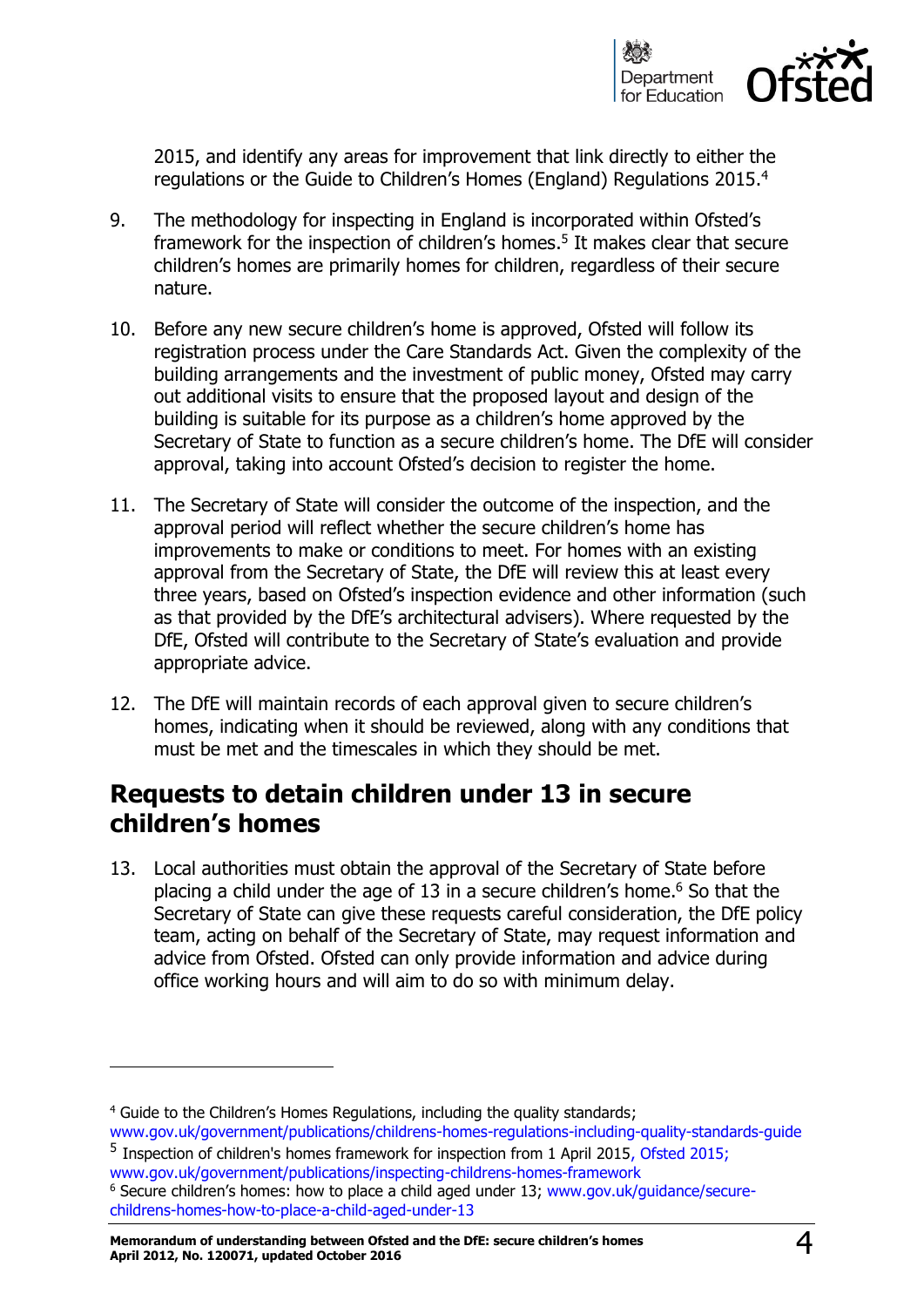

# **Notifications**

- 14. Registered providers of children's homes (including secure children's homes) must notify Ofsted whenever a notifiable event has taken place, including the death of any child. <sup>7</sup> The Prisons and Probation Ombudsman for England and Wales must also be informed of the death of a child in a home. The Secretary of State may also want to be informed of other notifiable events as appropriate. To facilitate this, Ofsted will assess the information received about each notifiable event and decide whether or not it should be shared, securely, with the DfE. Examples of such notifications would include a child absconding from the home or allegations against a member of staff or child or serious harm resulting in hospitalisation of a child.
- 15. To assess whether an event should be notified to the Secretary of State or not, an inspector may make additional enquiries, with the secure children's homes concerned, to check and verify the information received. Ofsted will arrange this, as and when required.

# **Support for the DfE capital programme**

- 16. The DfE has an ongoing capital investment programme that supports the continued development and long-term sustainability of secure children's homes. Grants are awarded for major rebuilding work, alongside a wide range of minor works, to maintain the quality and security of the secure children's homes estate.
- 17. To achieve value for money, each grant application is scrutinised by the DfE to ensure the best use of public money. So that the DfE can do this with the necessary expertise, it may need independent architectural and other specialist advice. Ofsted's inspectors are able to advise on the suitability of building layout and design to meet the requirements of relevant regulations and the quality standards, so that the secure children's home provides a secure environment with the capacity to respond appropriately to the needs of detained children. Where appropriate (for example because of the costs or complexity of design), the DfE may seek Ofsted's input to confirm that new building work has been completed to the standard required to register with Ofsted.

# **General advice and information**

j

18. The routine activities of Ofsted's inspectors give Ofsted an overview and understanding of the unique problems faced by each secure children's home and the sector as a whole.

<sup>7</sup> As set out in regulation 40 of the Children's Homes (England) Regulations 2015; [www.legislation.gov.uk/en/uksi/2015/541/regulation/40/made](http://www.legislation.gov.uk/en/uksi/2015/541/regulation/40/made)

**Memorandum of understanding between Ofsted and the DfE: secure children's homes April 2012, No. 120071, updated October 2016** 5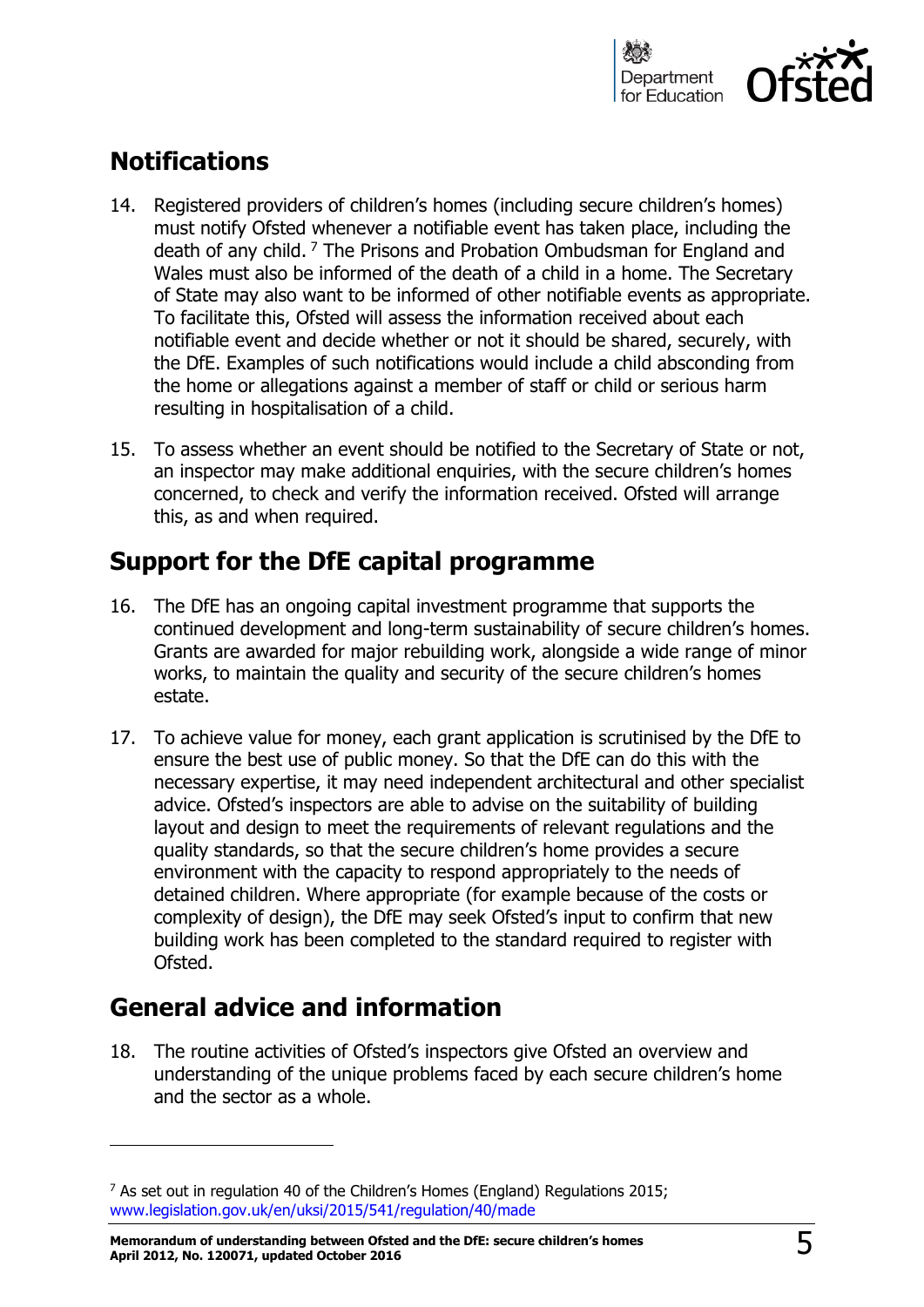

19. The DfE policy team will maintain a strong working partnership with Ofsted. The Chief Inspector's knowledge and expertise may be sought to advise ministers about wider strategic issues relating to the sector's contribution to the welfare of children in secure accommodation.

### **Review**

20. Working arrangements between the DfE and Ofsted will be reviewed, as required, and at least annually.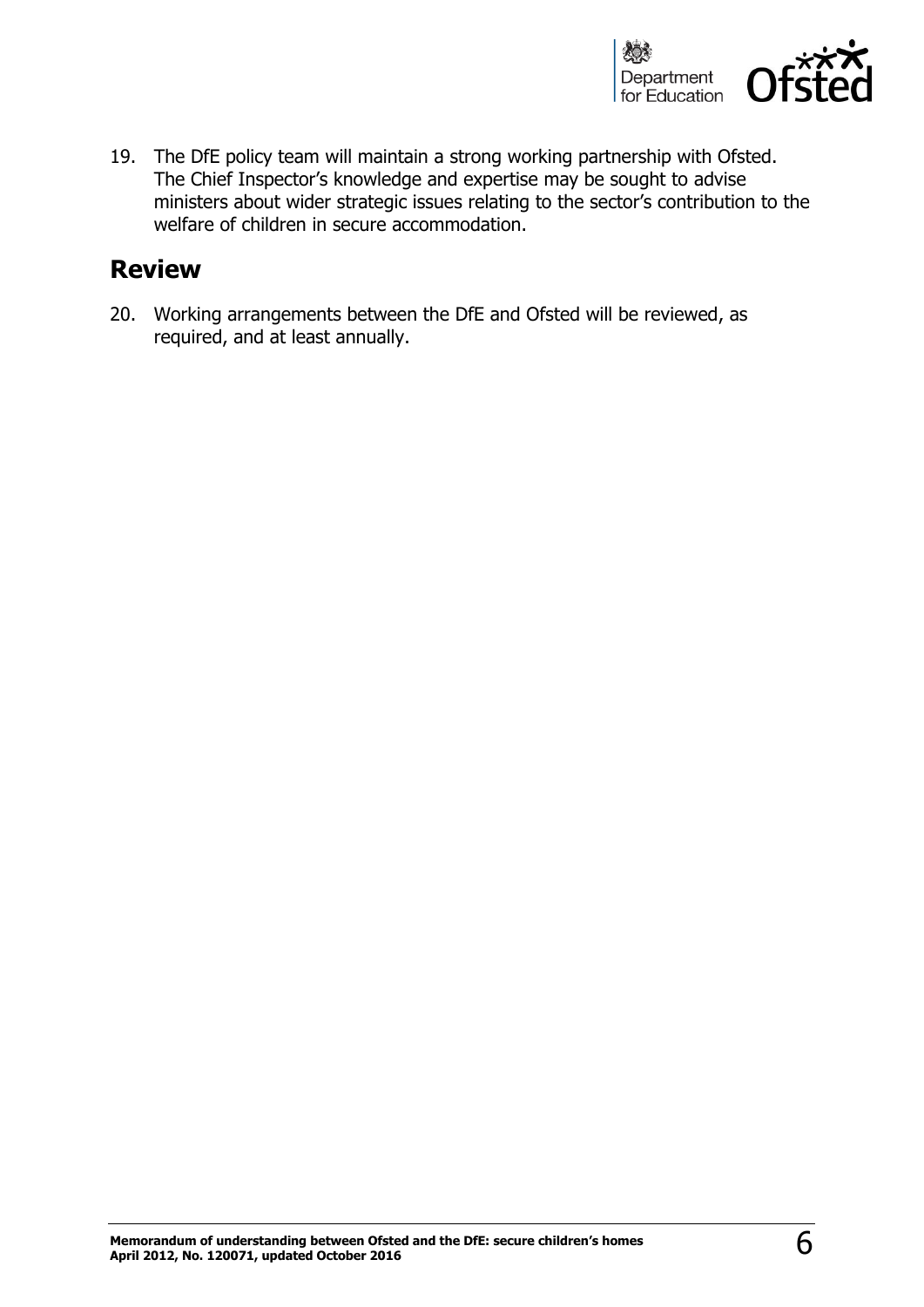

# **Annex A**

### **Secretary of State functions in relation to secure children's homes**

The Secretary of State has three statutory functions in relation to secure children's homes that are carried out on their behalf by policy officials:

- awarding capital grants for upgrades and improvements to secure children's homes
- $\blacksquare$  approval of applications from local authorities to place a child under the age of 13 in a secure children's home
- approving secure children's homes as accommodation provided for the purpose of restricting the liberty of children and young people.

#### **Capital grants for upgrades and improvements to secure children's homes**

The Secretary of State has the power to make grants, under section 82(2) of the Children Act 1989 ('the Act'), to local authorities in respect of expenditure incurred by them in providing secure accommodation in community homes other than assisted community homes. Additionally, the Secretary of State may arrange for the provision, equipment and maintenance of homes other than community homes (including secure children's homes) where the facilities provided are unlikely to be readily available in community homes. Finally, the Secretary of State also has the power under section 82(3) of the Act to recover grants paid to local authorities, either in part or in full, should the secure children homes cease to provide secure accommodation.

#### **Under 13s applications from local authorities**

In addition to the need to apply to the Court for a Secure Accommodation Order, local authorities must obtain the approval of the Secretary of State before placing a child under the age of 13 in secure accommodation.

Section 25 of the Children Act 1989 sets out the criteria, which must be met, before a looked after child, including those under the age of 13, can be placed in secure accommodation, i.e. that:

(a) (i) he has a history of absconding and is likely to abscond from any other description of accommodation; and (ii) if he absconds he is likely to suffer significant harm; or

(b) that if he is kept in any other description of accommodation he is likely to injure himself or other persons.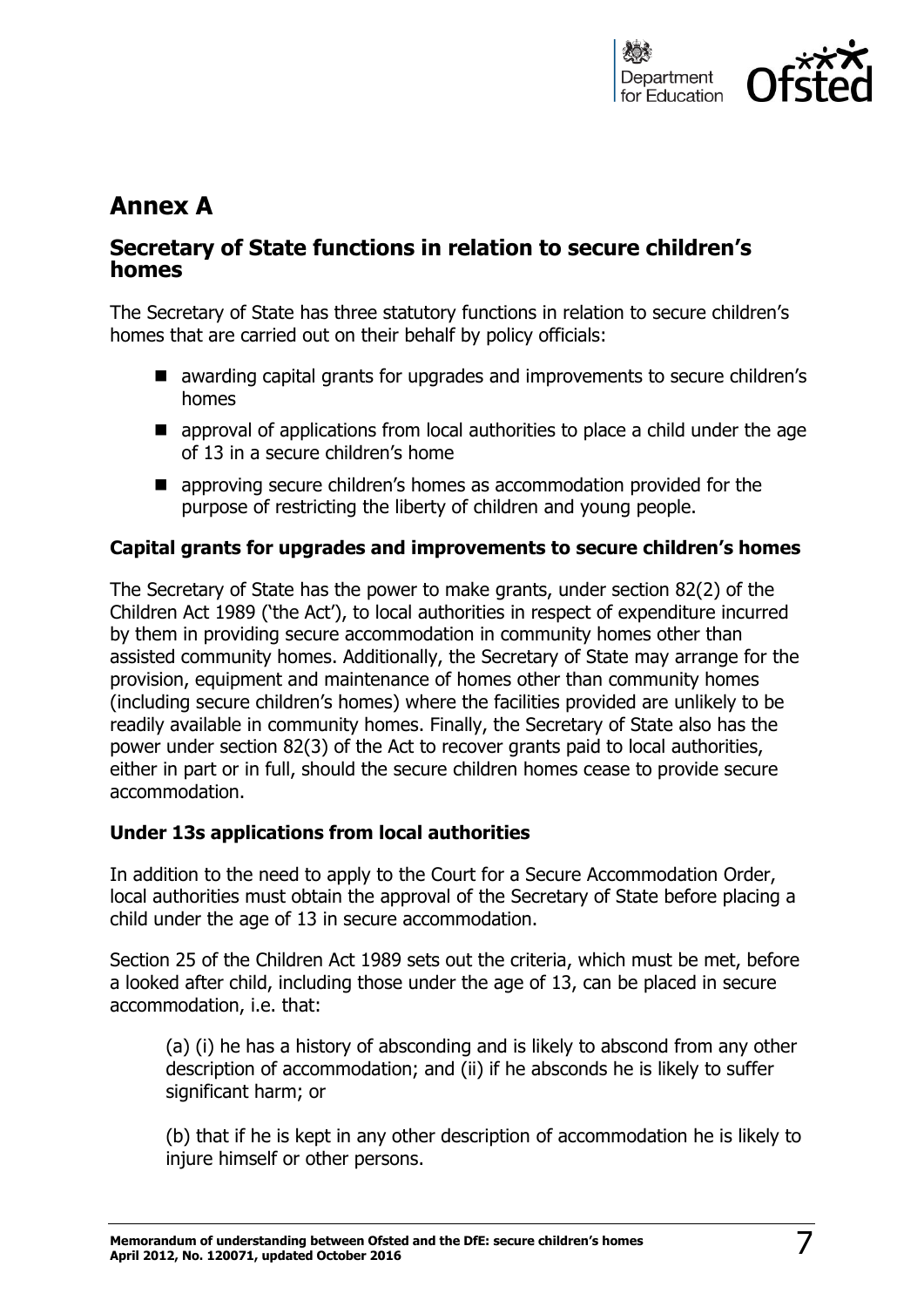

Although not a requirement under the Secretary of State approval process, DfE seeks a contributory professional view from relevant Ofsted inspectors as to whether an under 13 application meets the criteria set out in section 25 of the Act.

DfE officials are available out-of-hours should there be a very urgent need for approval to place a child under the age of 13 in a secure children's home, although Ofsted advice will not be available out-of-office hours. There is a designated telephone number to use during out-of-office hours. Guidance for local authorities setting out the process to follow when making an application is available on the GOV.UK website at:

[www.gov.uk/secure-childrens-homes-how-to-place-a-child-aged-under-13.](https://www.gov.uk/secure-childrens-homes-how-to-place-a-child-aged-under-13)

#### **Secure children's homes approvals**

Secure children's homes are registered and inspected by Ofsted twice a year ('full' and 'interim' inspections). However, the homes must also be approved by the Secretary of State before they can provide secure accommodation, which restricts the liberty of children and young people.

Towards the end of any approval period, Ofsted will submit a recommendation to the DfE on whether the home should receive a renewed approval. Ofsted will also advise on how long the approval should be renewed for based on the inspection history of the home. A new Certificate of Approval is then issued on behalf of the Secretary of State.

The certificate contains a set of standard conditions that the secure children's homes must adhere to. Further conditions can be added based on recommendations received from Ofsted.